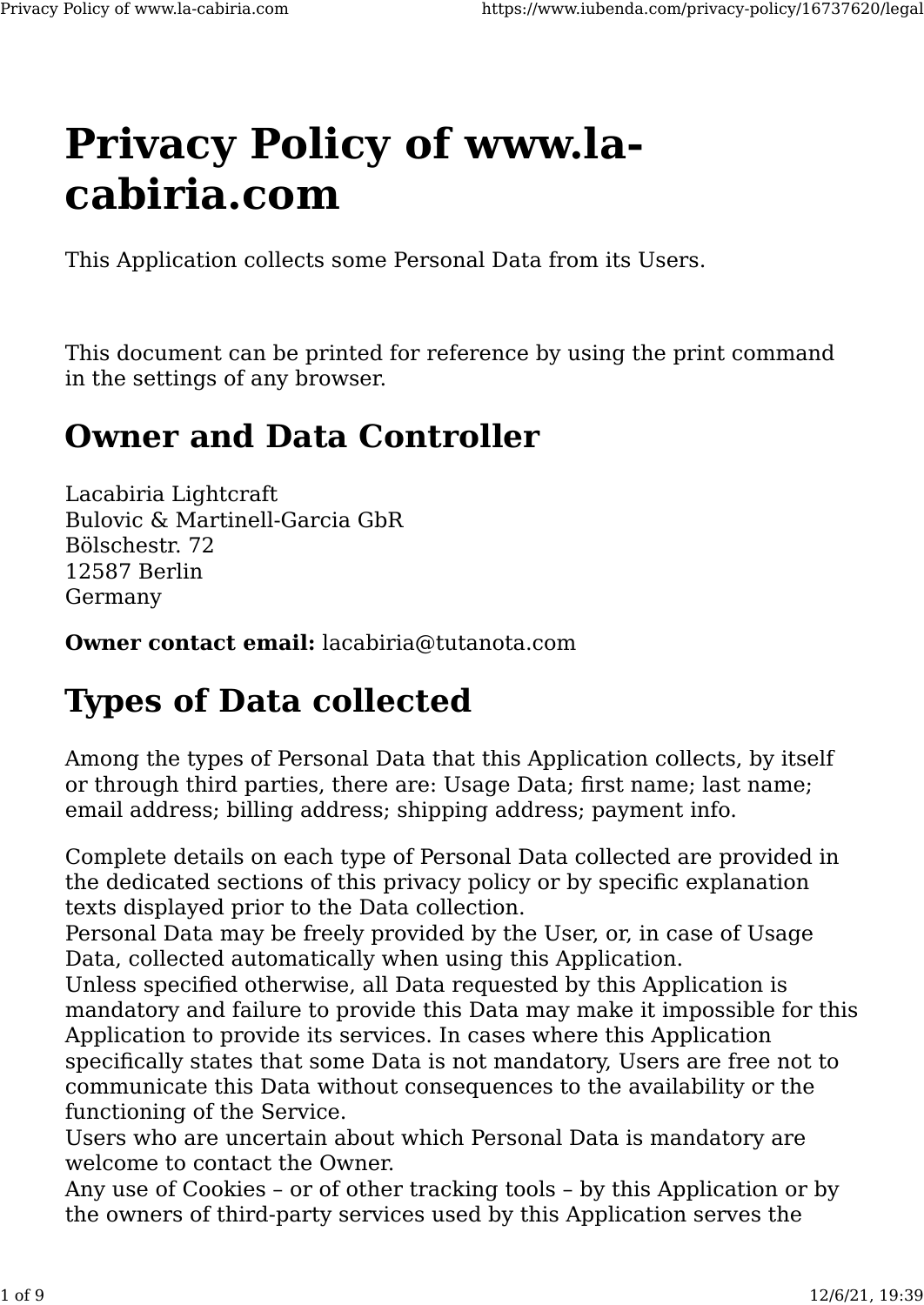purpose of providing the Service required by the User, in addition to any other purposes described in the present document and in the Cookie Policy, if available.

Users are responsible for any third-party Personal Data obtained, published or shared through this Application and confirm that they have the third party's consent to provide the Data to the Owner.

## **Mode and place of processing the Data**

## **Methods of processing**

The Owner takes appropriate security measures to prevent unauthorized access, disclosure, modification, or unauthorized destruction of the Data. The Data processing is carried out using computers and/or IT enabled tools, following organizational procedures and modes strictly related to the purposes indicated. In addition to the Owner, in some cases, the Data may be accessible to certain types of persons in charge, involved with the operation of this Application (administration, sales, marketing, legal, system administration) or external parties (such as third-party technical service providers, mail carriers, hosting providers, IT companies, communications agencies) appointed, if necessary, as Data Processors by the Owner. The updated list of these parties may be requested from the Owner at any time.

## **Legal basis of processing**

The Owner may process Personal Data relating to Users if one of the following applies:

- Users have given their consent for one or more specific purposes. Note: Under some legislations the Owner may be allowed to process Personal Data until the User objects to such processing ("opt-out"), without having to rely on consent or any other of the following legal bases. This, however, does not apply, whenever the processing of Personal Data is subject to European data protection law;
- provision of Data is necessary for the performance of an agreement with the User and/or for any pre-contractual obligations thereof;
- processing is necessary for compliance with a legal obligation to which the Owner is subject;
- processing is related to a task that is carried out in the public interest or in the exercise of official authority vested in the Owner;
- processing is necessary for the purposes of the legitimate interests pursued by the Owner or by a third party.

In any case, the Owner will gladly help to clarify the specific legal basis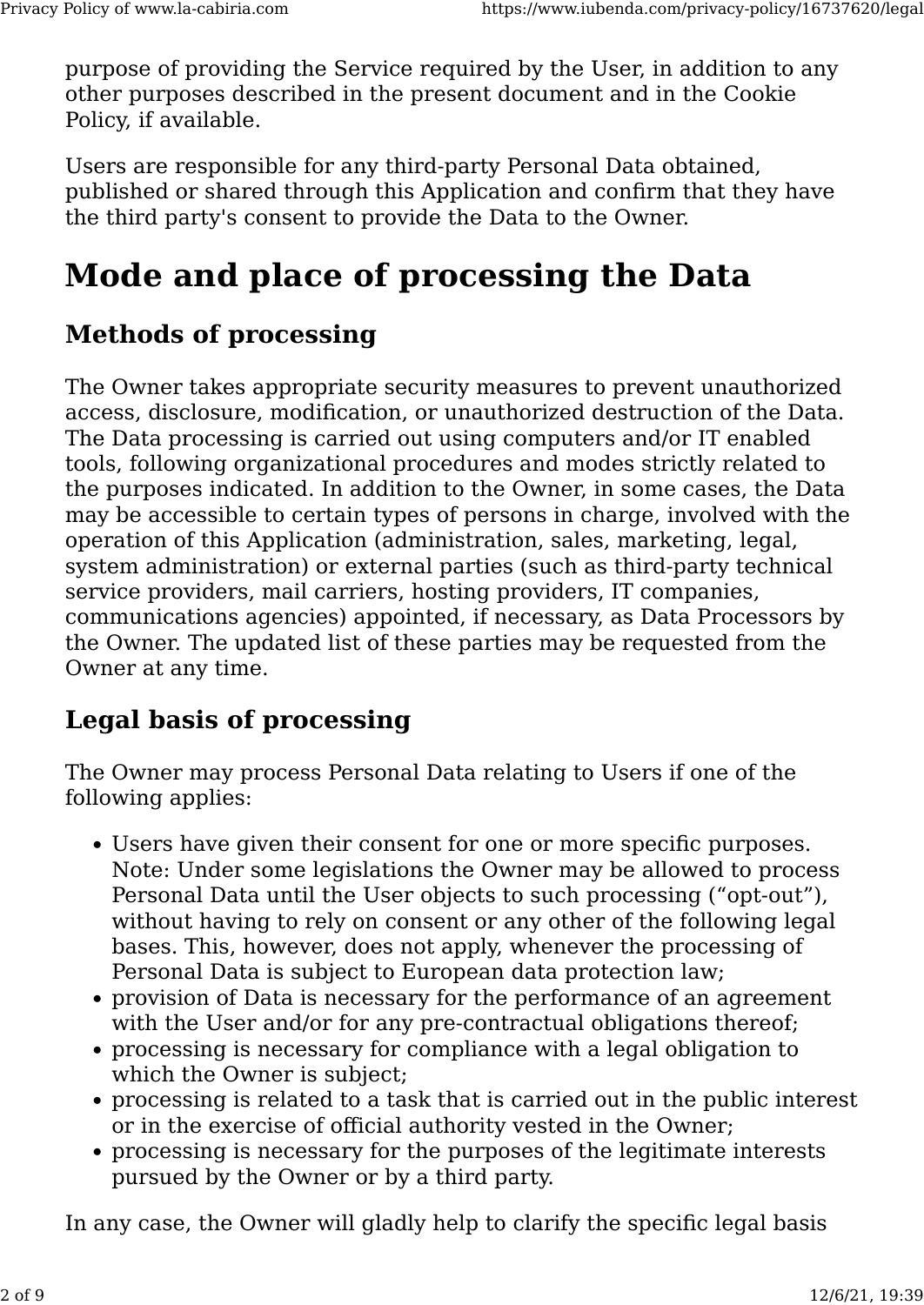that applies to the processing, and in particular whether the provision of Personal Data is a statutory or contractual requirement, or a requirement necessary to enter into a contract.

## **Place**

The Data is processed at the Owner's operating offices and in any other places where the parties involved in the processing are located.

Depending on the User's location, data transfers may involve transferring the User's Data to a country other than their own. To find out more about the place of processing of such transferred Data, Users can check the section containing details about the processing of Personal Data.

Users are also entitled to learn about the legal basis of Data transfers to a country outside the European Union or to any international organization governed by public international law or set up by two or more countries, such as the UN, and about the security measures taken by the Owner to safeguard their Data.

If any such transfer takes place, Users can find out more by checking the relevant sections of this document or inquire with the Owner using the information provided in the contact section.

### **Retention time**

Personal Data shall be processed and stored for as long as required by the purpose they have been collected for.

Therefore:

- Personal Data collected for purposes related to the performance of a contract between the Owner and the User shall be retained until such contract has been fully performed.
- Personal Data collected for the purposes of the Owner's legitimate interests shall be retained as long as needed to fulfill such purposes. Users may find specific information regarding the legitimate interests pursued by the Owner within the relevant sections of this document or by contacting the Owner.

The Owner may be allowed to retain Personal Data for a longer period whenever the User has given consent to such processing, as long as such consent is not withdrawn. Furthermore, the Owner may be obliged to retain Personal Data for a longer period whenever required to do so for the performance of a legal obligation or upon order of an authority.

Once the retention period expires, Personal Data shall be deleted.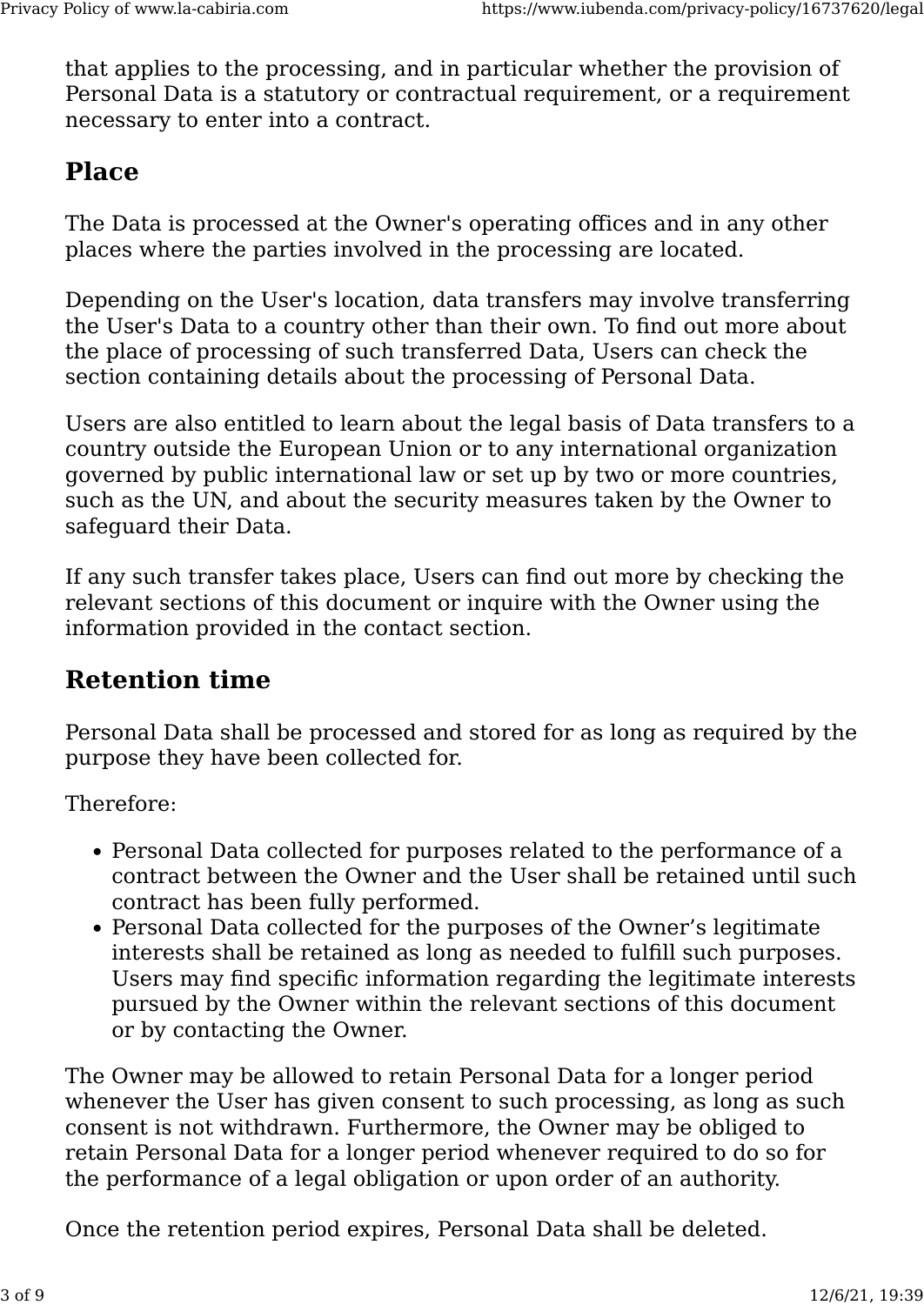Therefore, the right of access, the right to erasure, the right to rectification and the right to data portability cannot be enforced after expiration of the retention period.

## **The purposes of processing**

The Data concerning the User is collected to allow the Owner to provide its Service, comply with its legal obligations, respond to enforcement requests, protect its rights and interests (or those of its Users or third parties), detect any malicious or fraudulent activity, as well as the following: Platform services and hosting and Infrastructure monitoring.

For specific information about the Personal Data used for each purpose, the User may refer to the section "Detailed information on the processing of Personal Data".

## **Detailed information on the processing of Personal Data**

Personal Data is collected for the following purposes and using the following services:

#### • **Infrastructure monitoring**

This type of service allows this Application to monitor the use and behavior of its components so its performance, operation, maintenance and troubleshooting can be improved. Which Personal Data are processed depends on the characteristics and mode of implementation of these services, whose function is to filter the activities of this Application.

#### **Sentry (Functional Software, Inc. )**

Sentry is a monitoring service provided by Functional Software, Inc. .

Personal Data processed: various types of Data as specified in the privacy policy of the service.

Place of processing: United States – [Privacy Policy.](https://sentry.io/privacy/)

### • **Platform services and hosting**

These services have the purpose of hosting and running key components of this Application, therefore allowing the provision of this Application from within a unified platform. Such platforms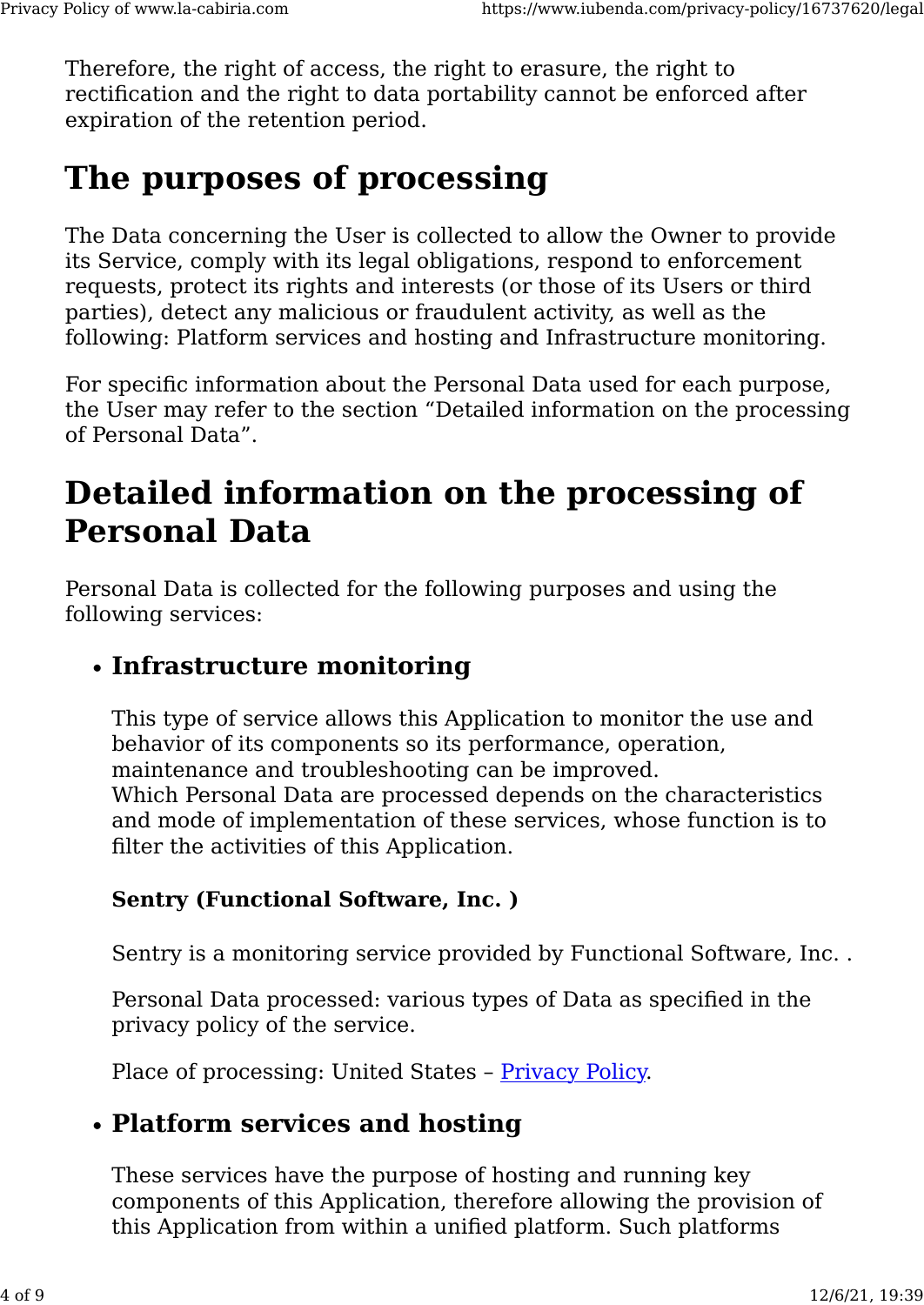provide a wide range of tools to the Owner – e.g. analytics, user registration, commenting, database management, e-commerce, payment processing – that imply the collection and handling of Personal Data.

Some of these services work through geographically distributed servers, making it difficult to determine the actual location where the Personal Data are stored.

#### **Wix (Wix.com, Ltd.)**

Wix is a platform provided by Wix.com, Ltd. that allows the Owner to build, run and host this Application.

Wix is highly customizable and can host websites from simple blogs to complex e-commerce platforms.

Personal Data processed: billing address; email address; first name; last name; payment info; shipping address; Usage Data.

Place of processing: Israel – [Privacy Policy.](https://www.wix.com/about/privacy)

## **The rights of Users**

Users may exercise certain rights regarding their Data processed by the Owner.

In particular, Users have the right to do the following:

- **Withdraw their consent at any time.** Users have the right to withdraw consent where they have previously given their consent to the processing of their Personal Data.
- **Object to processing of their Data.** Users have the right to object to the processing of their Data if the processing is carried out on a legal basis other than consent. Further details are provided in the dedicated section below.
- **Access their Data.** Users have the right to learn if Data is being processed by the Owner, obtain disclosure regarding certain aspects of the processing and obtain a copy of the Data undergoing processing.
- **Verify and seek rectification.** Users have the right to verify the accuracy of their Data and ask for it to be updated or corrected.
- **Restrict the processing of their Data.** Users have the right, under certain circumstances, to restrict the processing of their Data. In this case, the Owner will not process their Data for any purpose other than storing it.
- **Have their Personal Data deleted or otherwise removed.** Users have the right, under certain circumstances, to obtain the erasure of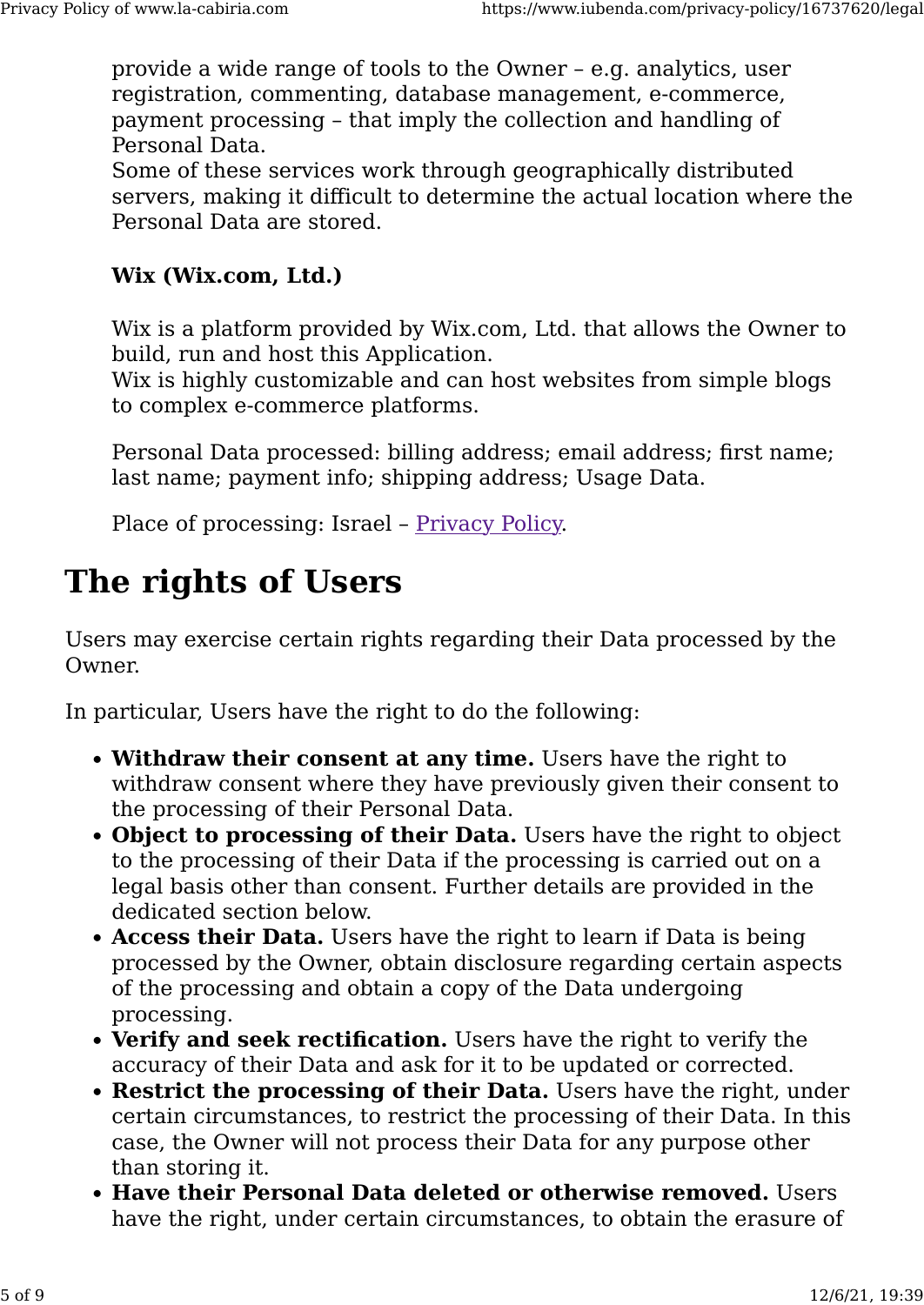their Data from the Owner.

- **Receive their Data and have it transferred to another controller.** Users have the right to receive their Data in a structured, commonly used and machine readable format and, if technically feasible, to have it transmitted to another controller without any hindrance. This provision is applicable provided that the Data is processed by automated means and that the processing is based on the User's consent, on a contract which the User is part of or on precontractual obligations thereof.
- **Lodge a complaint.** Users have the right to bring a claim before their competent data protection authority.

#### **Details about the right to object to processing**

Where Personal Data is processed for a public interest, in the exercise of an official authority vested in the Owner or for the purposes of the legitimate interests pursued by the Owner, Users may object to such processing by providing a ground related to their particular situation to justify the objection.

Users must know that, however, should their Personal Data be processed for direct marketing purposes, they can object to that processing at any time without providing any justification. To learn, whether the Owner is processing Personal Data for direct marketing purposes, Users may refer to the relevant sections of this document.

#### **How to exercise these rights**

Any requests to exercise User rights can be directed to the Owner through the contact details provided in this document. These requests can be exercised free of charge and will be addressed by the Owner as early as possible and always within one month.

## **Additional information about Data collection and processing**

### **Legal action**

The User's Personal Data may be used for legal purposes by the Owner in Court or in the stages leading to possible legal action arising from improper use of this Application or the related Services. The User declares to be aware that the Owner may be required to reveal personal data upon request of public authorities.

## **Additional information about User's Personal Data**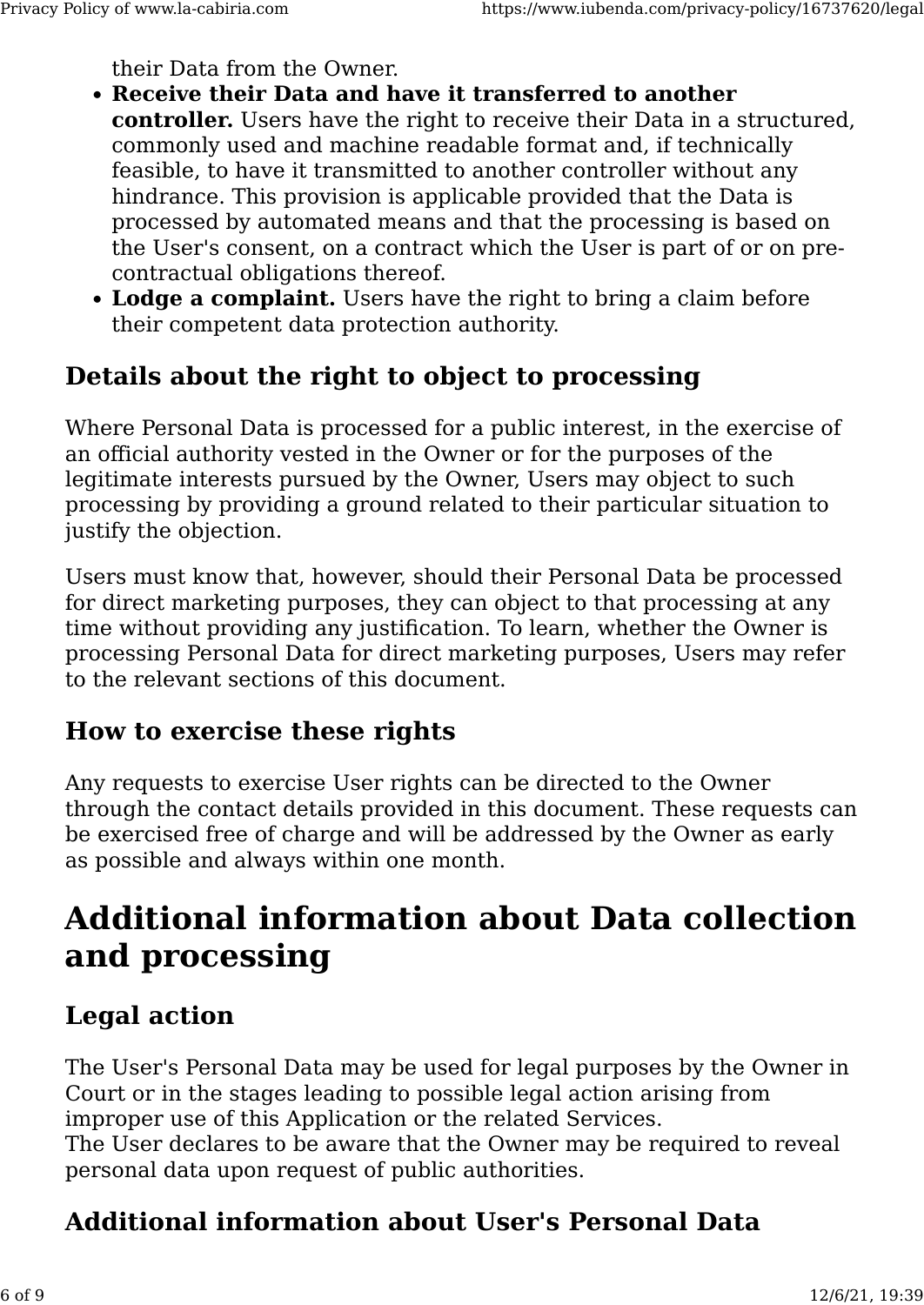In addition to the information contained in this privacy policy, this Application may provide the User with additional and contextual information concerning particular Services or the collection and processing of Personal Data upon request.

#### **System logs and maintenance**

For operation and maintenance purposes, this Application and any thirdparty services may collect files that record interaction with this Application (System logs) use other Personal Data (such as the IP Address) for this purpose.

### **Information not contained in this policy**

More details concerning the collection or processing of Personal Data may be requested from the Owner at any time. Please see the contact information at the beginning of this document.

### **How "Do Not Track" requests are handled**

This Application does not support "Do Not Track" requests. To determine whether any of the third-party services it uses honor the "Do Not Track" requests, please read their privacy policies.

### **Changes to this privacy policy**

The Owner reserves the right to make changes to this privacy policy at any time by notifying its Users on this page and possibly within this Application and/or - as far as technically and legally feasible - sending a notice to Users via any contact information available to the Owner. It is strongly recommended to check this page often, referring to the date of the last modification listed at the bottom.

Should the changes affect processing activities performed on the basis of the User's consent, the Owner shall collect new consent from the User, where required.

## **Definitions and legal references**

#### **Personal Data (or Data)**

Any information that directly, indirectly, or in connection with other information — including a personal identification number — allows for the identification or identifiability of a natural person.

#### **Usage Data**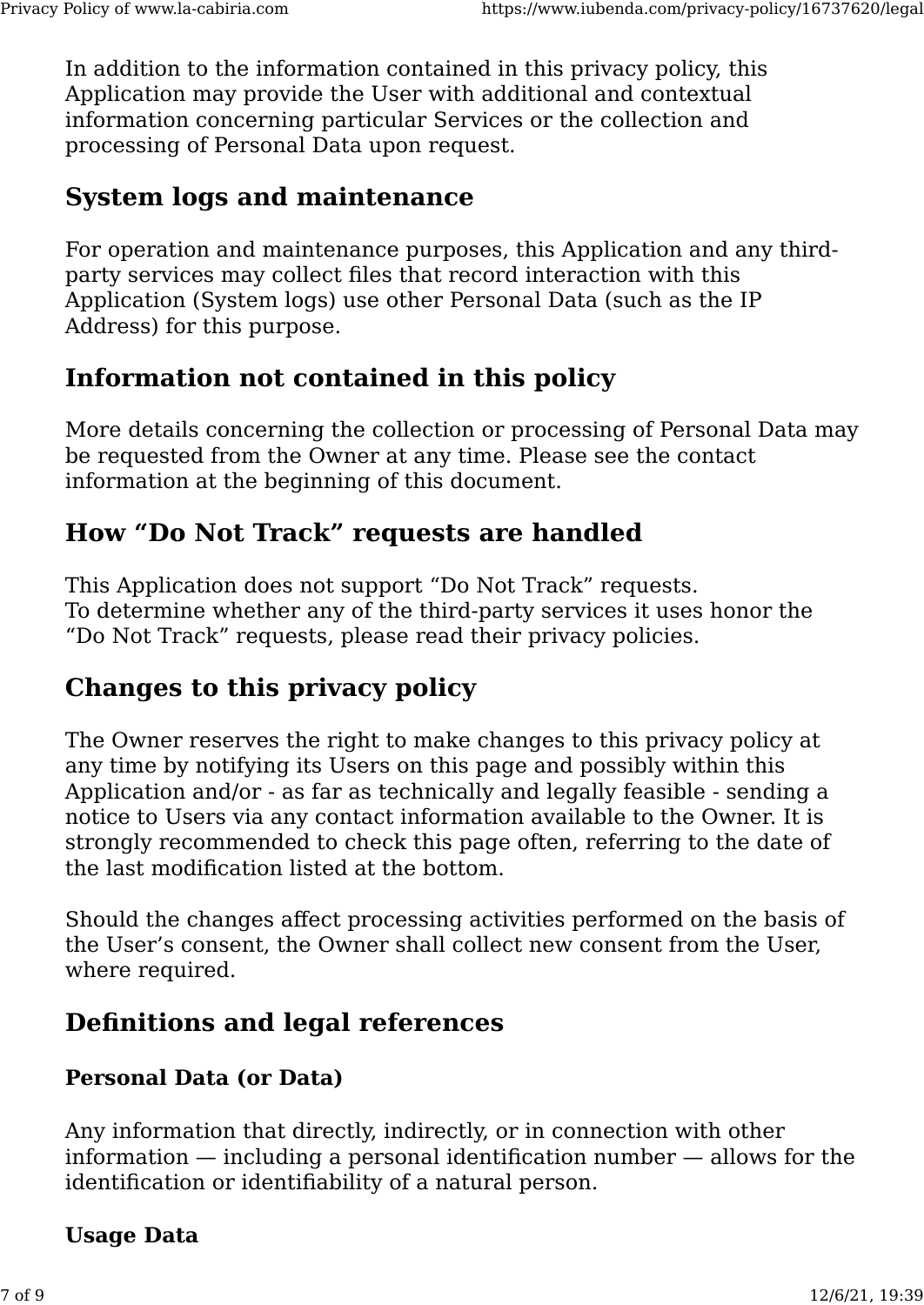Information collected automatically through this Application (or thirdparty services employed in this Application), which can include: the IP addresses or domain names of the computers utilized by the Users who use this Application, the URI addresses (Uniform Resource Identifier), the time of the request, the method utilized to submit the request to the server, the size of the file received in response, the numerical code indicating the status of the server's answer (successful outcome, error, etc.), the country of origin, the features of the browser and the operating system utilized by the User, the various time details per visit (e.g., the time spent on each page within the Application) and the details about the path followed within the Application with special reference to the sequence of pages visited, and other parameters about the device operating system and/or the User's IT environment.

#### **User**

The individual using this Application who, unless otherwise specified, coincides with the Data Subject.

#### **Data Subject**

The natural person to whom the Personal Data refers.

#### **Data Processor (or Data Supervisor)**

The natural or legal person, public authority, agency or other body which processes Personal Data on behalf of the Controller, as described in this privacy policy.

#### **Data Controller (or Owner)**

The natural or legal person, public authority, agency or other body which, alone or jointly with others, determines the purposes and means of the processing of Personal Data, including the security measures concerning the operation and use of this Application. The Data Controller, unless otherwise specified, is the Owner of this Application.

#### **This Application**

The means by which the Personal Data of the User is collected and processed.

#### **Service**

The service provided by this Application as described in the relative terms